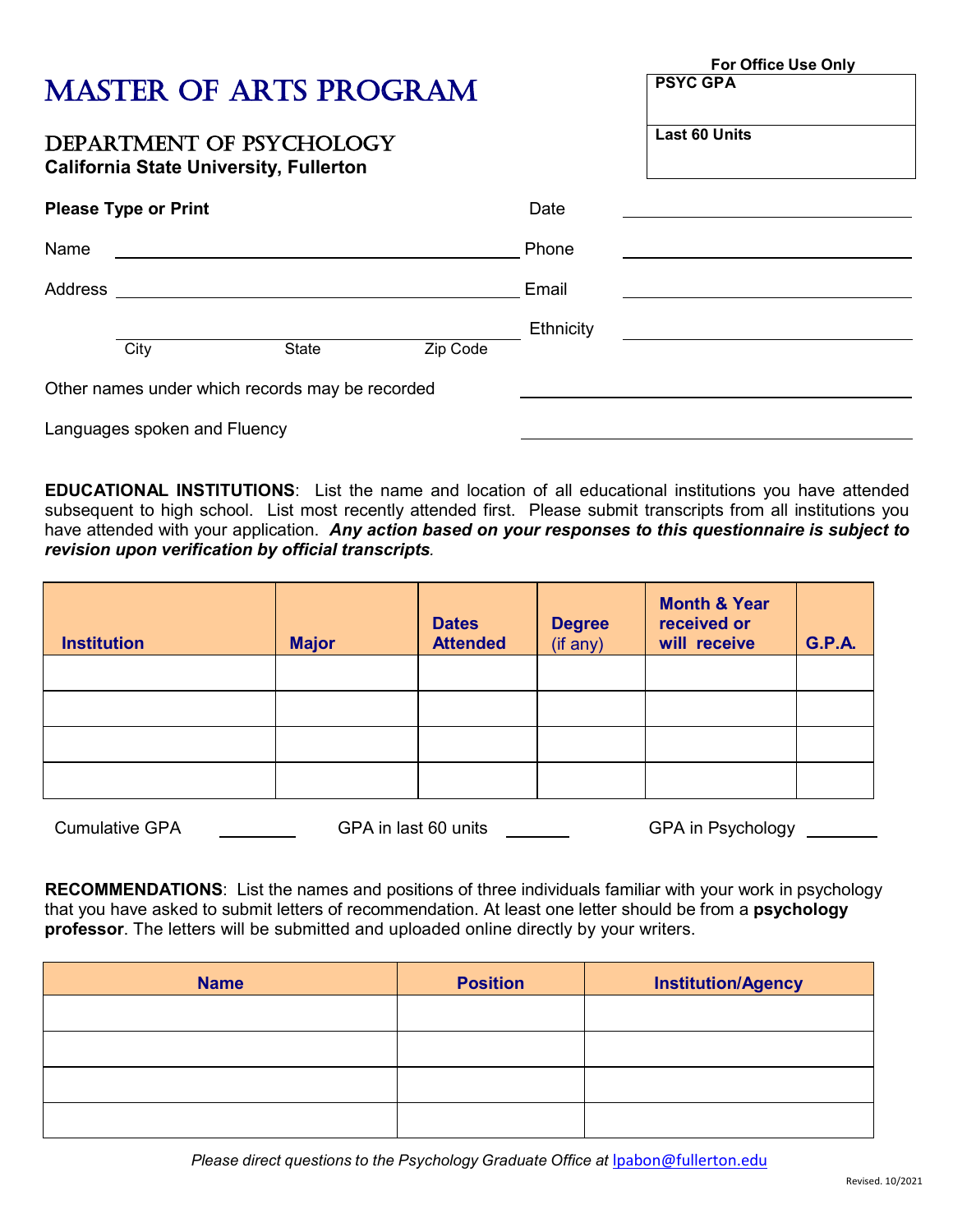# **COURSE REQUIREMENTS FOR MA ADMISSION**

Education: Please list below **ALL** Psychology completed and now in progress.

*If you are deficient,* please indicate a schedule of how you plan to meet requirements.

| <b>Lower Division</b>        | <b>Course Title</b> | <b>Course No.</b> | <b>University</b> | <b>Professor</b> | <b>Grade/Units</b> |
|------------------------------|---------------------|-------------------|-------------------|------------------|--------------------|
| Intro Psychology             |                     |                   |                   |                  |                    |
| <b>Research Methods</b>      |                     |                   |                   |                  |                    |
| <b>Elementary Statistics</b> |                     |                   |                   |                  |                    |

| <b>Upper Division</b> | <b>Course Title</b> | <b>Course No.</b> | <b>University</b> | <b>Professor</b> | <b>Grade/Units</b> |
|-----------------------|---------------------|-------------------|-------------------|------------------|--------------------|
| History of Psychology |                     |                   |                   |                  |                    |
| Advanced Statistics * |                     |                   |                   |                  |                    |

\*A placement exam will be required for students who did not complete advanced statistics at CSUF

## **Three of the following areas must be completed and one must be a lab.**

#### **Please designate the lab class with an asterisk.**

| <b>Area</b>         | <b>Course Title</b> | <b>Course No.</b> | <b>University</b> | <b>Professor</b> | <b>Grade/Units</b> |
|---------------------|---------------------|-------------------|-------------------|------------------|--------------------|
| Learn & Memory      |                     |                   |                   |                  |                    |
| Cog/Info Processing |                     |                   |                   |                  |                    |
| Sens & Perception   |                     |                   |                   |                  |                    |
| Social/Personality  |                     |                   |                   |                  |                    |
| Developmental       |                     |                   |                   |                  |                    |
| Abnormal/Clinical   |                     |                   |                   |                  |                    |

### **List ALL Other Psychology Course Work You Have Completed**

| <b>Course Title</b> | <b>Course No.</b> | <b>University</b> | <b>Professor</b> | <b>Grade/Units</b> |
|---------------------|-------------------|-------------------|------------------|--------------------|
|                     |                   |                   |                  |                    |
|                     |                   |                   |                  |                    |
|                     |                   |                   |                  |                    |
|                     |                   |                   |                  |                    |
|                     |                   |                   |                  |                    |
|                     |                   |                   |                  |                    |
|                     |                   |                   |                  |                    |
|                     |                   |                   |                  |                    |
|                     |                   |                   |                  |                    |
|                     |                   |                   |                  |                    |

Please list any academic honors and professional societies: